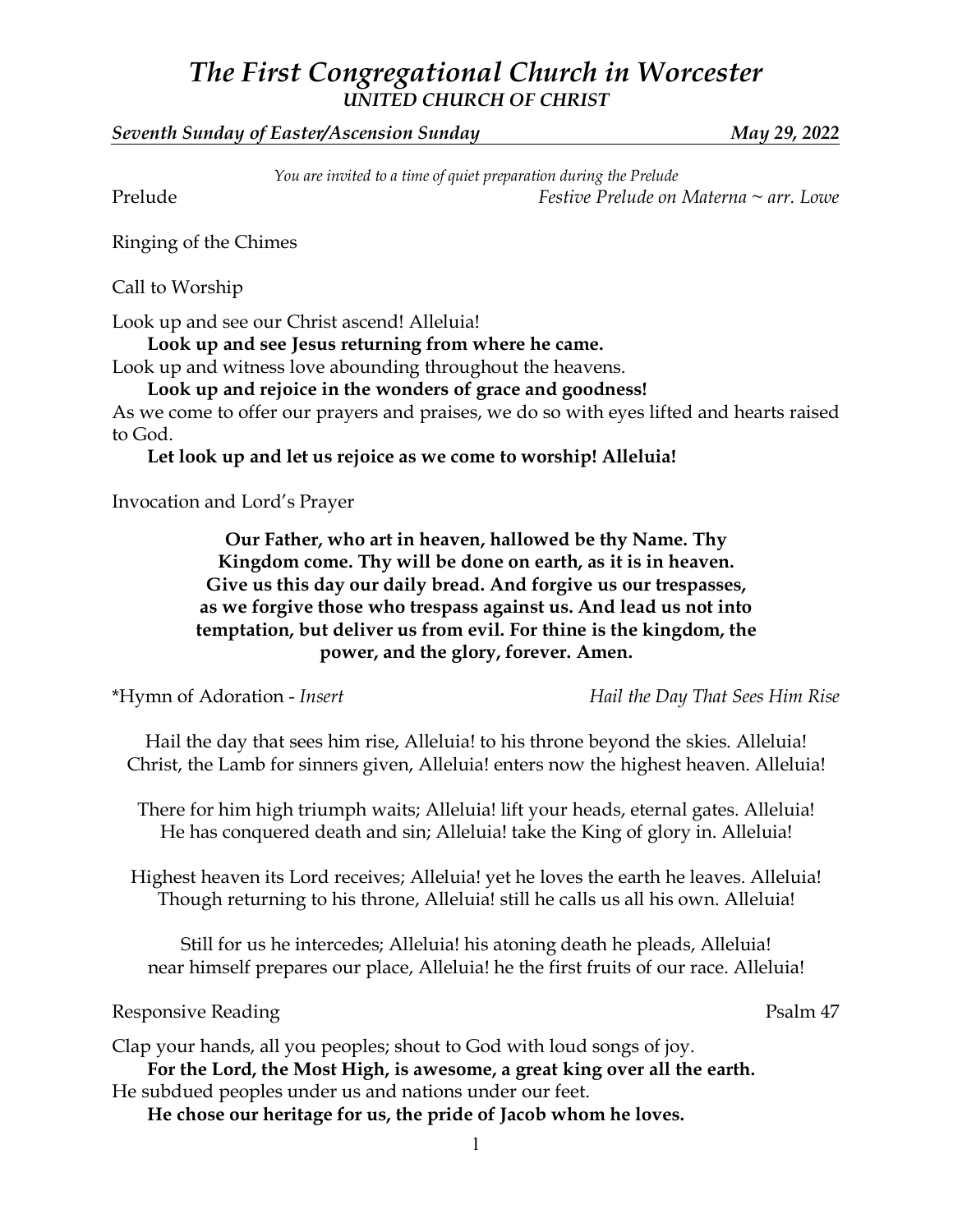| God has gone up with a shout, the Lord with the sound of a trumpet.<br>Sing praises to God, sing praises; sing praises to our King, sing praises.<br>For God is the king of all the earth; sing praises with a psalm.<br>God is king over the nations; God sits on his holy throne.<br>The princes of the peoples gather as the people of the God of Abraham.<br>For the shields of the earth belong to God; he is highly exalted. |                                                                                                                                                           |
|------------------------------------------------------------------------------------------------------------------------------------------------------------------------------------------------------------------------------------------------------------------------------------------------------------------------------------------------------------------------------------------------------------------------------------|-----------------------------------------------------------------------------------------------------------------------------------------------------------|
| Message for the Young and Young at Heart                                                                                                                                                                                                                                                                                                                                                                                           |                                                                                                                                                           |
| Sharing of Announcements, Celebrations and Concerns<br>Pastoral Prayer                                                                                                                                                                                                                                                                                                                                                             |                                                                                                                                                           |
| <b>Prayer Response</b><br>He is Lord, he is Lord! He is risen from the dead, and he is Lord!<br>Every knee shall bow, every tongue confess that Jesus Christ is Lord!                                                                                                                                                                                                                                                              | He is Lord                                                                                                                                                |
| New Testament Reading                                                                                                                                                                                                                                                                                                                                                                                                              | Acts 1:1-11                                                                                                                                               |
| Giving of Our Offerings<br>Offertory                                                                                                                                                                                                                                                                                                                                                                                               | God Leads Us Along $\sim$ arr. Young                                                                                                                      |
| *Doxology                                                                                                                                                                                                                                                                                                                                                                                                                          | Laast Uns Erfreuen                                                                                                                                        |
| Praise God, from whom all blessings flow;<br>Praise God, all creatures here below: Alleluia! Alleluia!<br>Praise God, the source of all our gifts! Praise Jesus Christ, whose power uplifts!<br>Praise the Spirit, Holy Spirit! Alleluia! Alleluia! Alleluia!                                                                                                                                                                      |                                                                                                                                                           |
| <i>*Prayer of Dedication</i><br>our world. In Jesus' name we pray. Amen.                                                                                                                                                                                                                                                                                                                                                           | Holy God, we lift up our offerings to you. Through these gifts and the works<br>of our hands and feet, may we bear witness to your love and compassion in |
| *Hymn - #202                                                                                                                                                                                                                                                                                                                                                                                                                       | Jesus Shall Reign Where'er the Sun                                                                                                                        |
| Jesus shall reign where'er the sun does its successive journeys run,<br>his kingdom stretch from shore to shore, till moons shall wax and wane no more.                                                                                                                                                                                                                                                                            |                                                                                                                                                           |
| To him shall endless prayer be made, and praises throng to crown his head.<br>His name like sweet perfume shall rise with every morning sacrifice.                                                                                                                                                                                                                                                                                 |                                                                                                                                                           |
| People and realms of every tongue dwell on his love with sweetest song,<br>and infant voices shall proclaim their early blessings on his name.                                                                                                                                                                                                                                                                                     |                                                                                                                                                           |
| Blessings abound where'er he reigns: the prisoners leap to lose their chains,<br>the weary find eternal rest, and all who suffer want are blest.                                                                                                                                                                                                                                                                                   |                                                                                                                                                           |

Let every creature rise and bring the highest honors to our King, angels descend with songs again, and earth repeat the loud amen.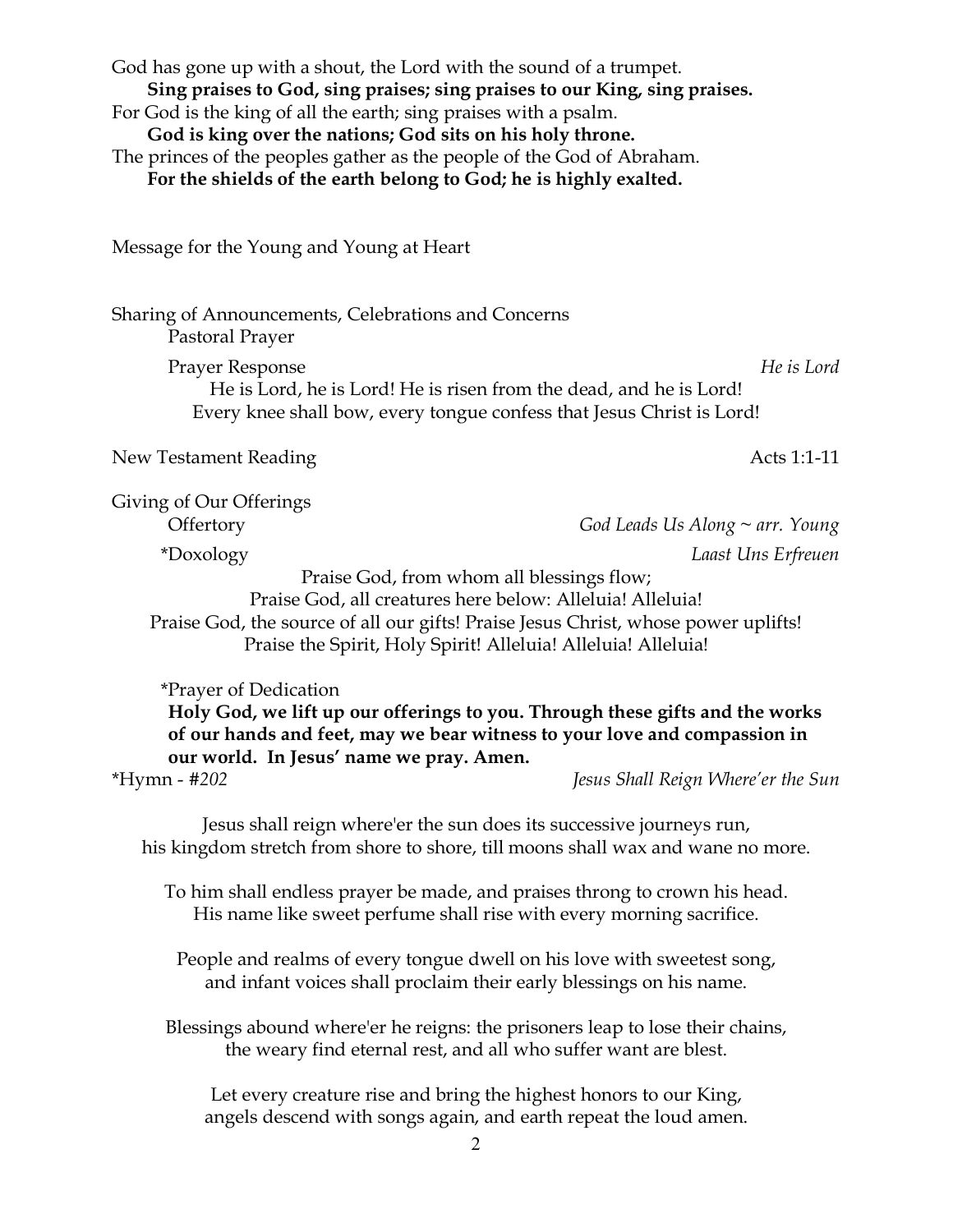Gospel Reading **Luke 24:44-53** 

Meditation *Look Up and Look Out!* Rev. Josh Fitterling

Memorial Day Remembrance

\*Sending Hymn - *Insert Patriotic Medley*

God of the ages, whose almighty hand leads forth in beauty all the starry band of shining worlds in splendor through the skies, our grateful songs before thy throne arise.  $\sim$  $\sim$  $\sim$  $\sim$ 

My country,' tis of thee, sweet land of liberty, of thee I sing; land where my fathers died, land of the pilgrims' pride, from every mountainside let freedom ring!

Our fathers' God, to thee, author of liberty, to thee we sing; long may our land be bright with freedom's holy light; protect us by thy might, great God, our King.

 $\sim$  $\sim$  $\sim$  $\sim$ 

O beautiful for spacious skies, for amber waves of grain, For purple mountain majesties above the fruited plain! America! America! God shed His grace on thee, And crown thy good with brotherhood From sea to shining sea!

 $\sim$  $\sim$  $\sim$  $\sim$ Mine eyes have seen the glory of the coming of the Lord; He is trampling out the vintage where the grapes of wrath are stored; He hath loosed the fateful lightning of His terrible swift sword; His truth is marching on. Glory! Glory! Hallelujah! Glory! Glory! Hallelujah! Glory! Glory! Hallelujah! His truth is marching on.

\*Benediction

\*Benediction Response *Hymn to Joy* Alleluia, alleluia! Hearts to heaven and voices raise: sing to God a hymn of gladness, sing to God a hymn of praise. He, who on the cross a victim, for the world's salvation bled, Jesus Christ, the King of glory, now is risen from the dead. Chimes Postlude *God of the Ages ~ arr.* ~~~~~~~~~~~~~~~~~~~~~~~~~~~~~~~~~~~~~~~~~~~~~~~~~~~~~~~~~~~~~~~~

*\*Please stand in body, or in spirit.*

*We are glad you joined us today! May you have a blessed day!*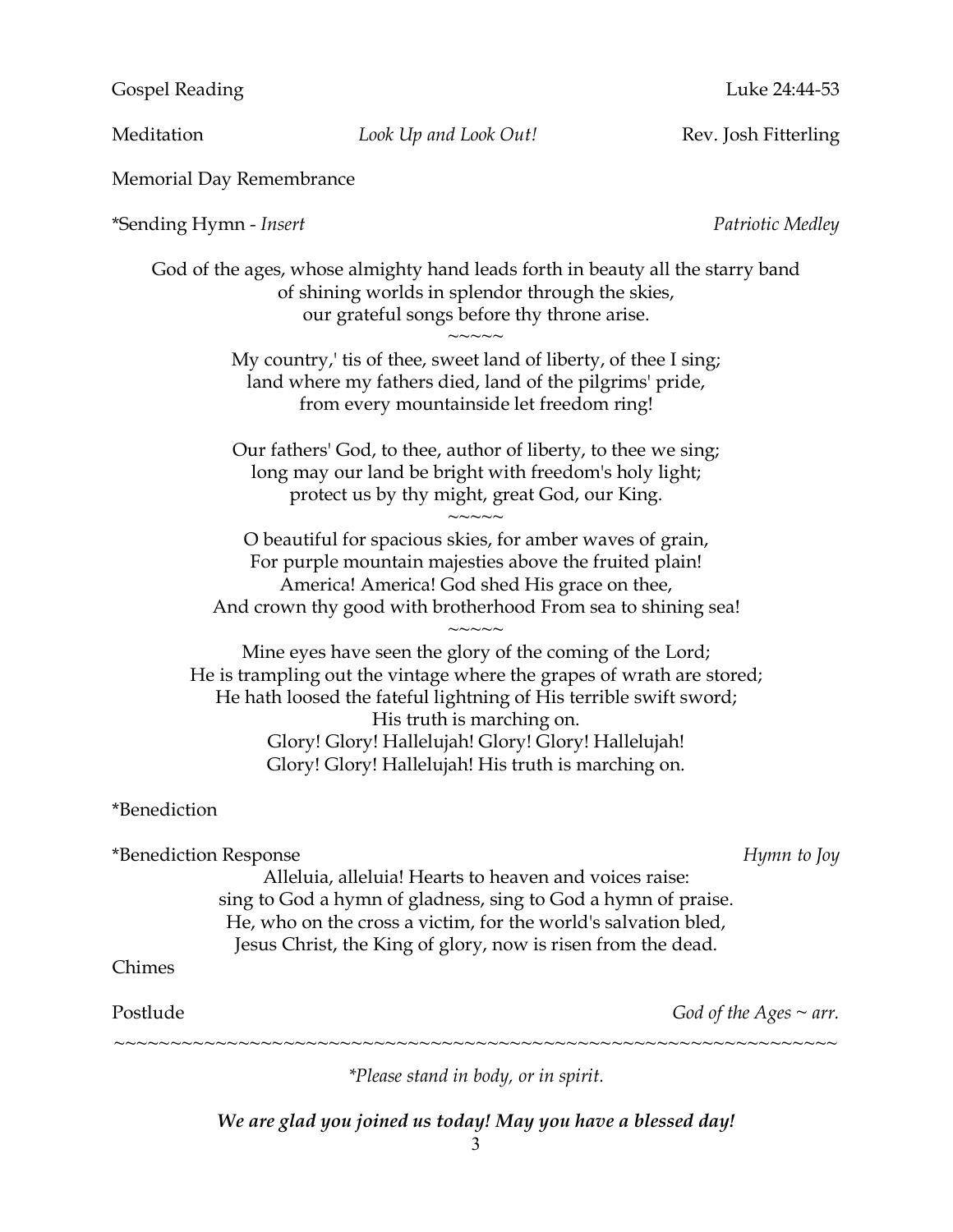#### *All are welcome to join us for Coffee Hour immediately following our worship service in the Parlor (through the sanctuary doors to the right). Not sure where to go? Just ask. Any member would be delighted to help you!*

#### **Prayer Requests**

*Dawn and Matt Ahaesy request prayers for Dawn's dad, Francis Lajoie. We would like to keep Hampton Bagdasarian in our prayers and he also requests prayers for June Kemp; Connie MacInnes requests prayers for her niece Linda; Judy Mitchell requests prayers for her granddaughter, Ellanora; Susan Anderson requests prayers for her brother, Danny Waskevich and her friend, Roger Waite. The Deacons request prayers for Betty Dalbeck, Dr. Richard Hunter, Dolores Trzcinski, Jeanne Fassett, Paul Scherdell, Melanie Anderson and Joyce & Armand Thienel. NormaIris Rivera requests healing prayers for her and her son Marcos. Mac and Connie MacInnes request prayers for Marie Samuelson whom is very ill.*

*If you would like to add a prayer concern or update our list, please email the church office at office@fcc-worcester.org. Thank you for praying with us!*

#### **Announcements**

### **Pentecost Sunday – Sunday, June 5th**

#### **(wear your red if you have it!)**

Join us for worship on Pentecost Sunday as we remember the birth of the church! Come dressed in red (red pentecost pins will also be available!) We will celebrate communion

#### **Music Sunday – Sunday, June 12th**

Join us for a special music service, crafted by our talented Minister of Music, Scott Yonker! The music will reflect on the Trinity and the three aspects of God's being – Father, Son, and Holy Spirit. You won't want to miss it!

#### **Sit & Share, Pause & Pray – Wednesdays from 2 to 3pm**

Beginning in June, Pastor Josh will be holding an outdoor hour on the front lawn/front steps each week for anyone, church members or community members, to come and spend a little time, sitting, sharing, pausing, and praying! Stop by for a minute, or 10, or more. Not sure where Pastor Josh is set up, just look for this sign!

#### **Ten Penny Auction**

Fellowship will be hosting a Ten Penny Auction on **June 5th** along with Coffee Hour. It is an auction where we all bring in small items that we no longer want or need. If you'd like to donate items to be auctioned off, they would be most welcome but no large items please. Usually it's nick-knacks, puzzles, good books or things of that nature. Please don't bring any more than three items. You can drop them off at Fellowship on Tuesday, May 31st, or bring them to church on Sunday June 5th, before the service. Either leave them on the stage in the hall or give them to Sue Anderson or Ruth Nickerson. The tickets will sell - 10 for \$1.00.

#### **Church Office Hours**

Shelly will be in the office Tuesday – Thursday from 9:00am to 1:00pm.